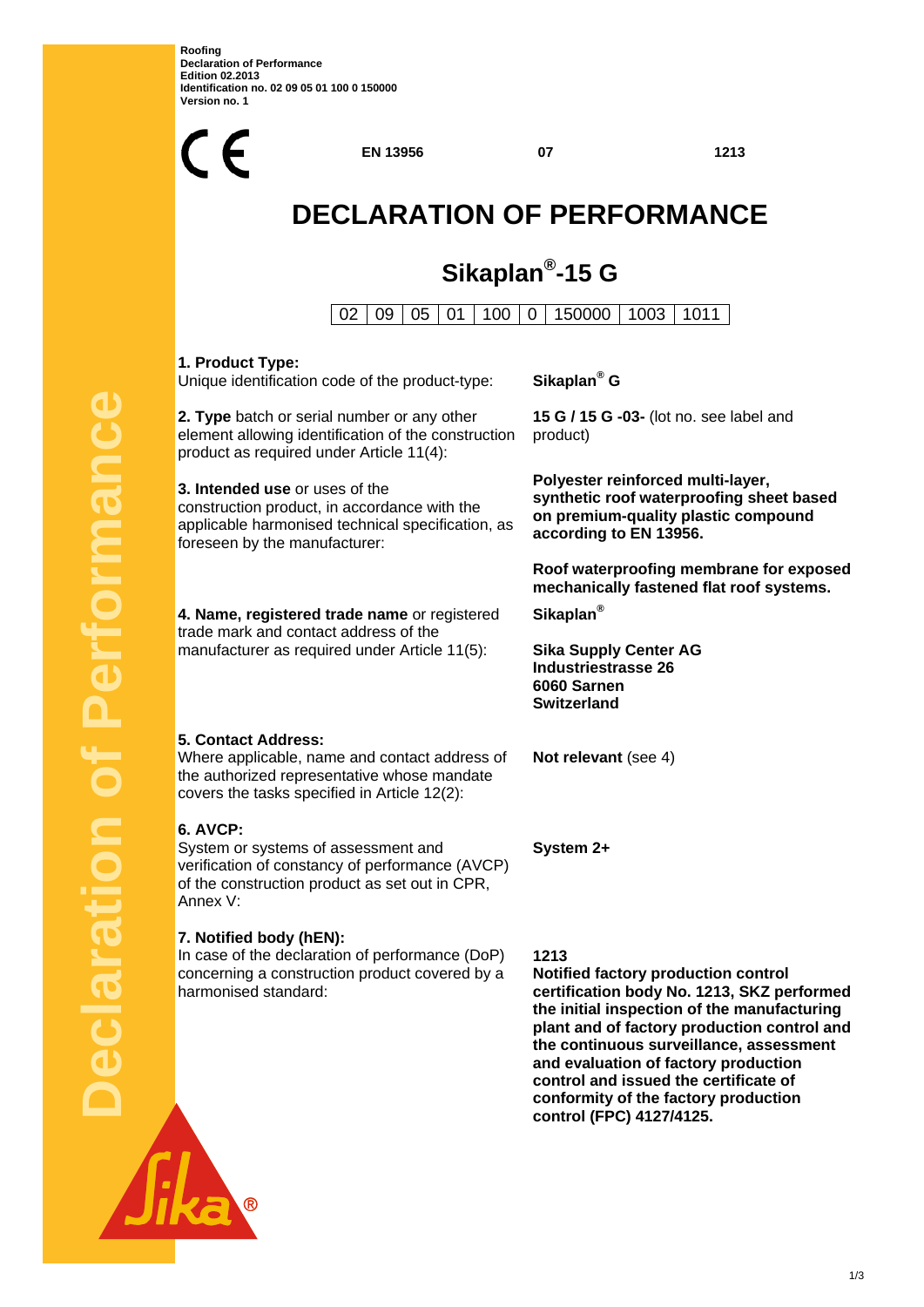**Roofing Declaration of Performance Edition 02.2013 Identification no. 02 09 05 01 100 0 150000 Version no. 1** 

#### **8. Notified body (ETA):**

In case of the declaration of performance concerning a construction product for which a European Technical Assessment (ETA) has been issued:

#### **9. Declared performance**

| <b>Essential</b><br>characteristics                                                      | <b>Performance</b>                        | <b>Test Standard</b>                               | <b>Harmonised</b><br>technical<br>specification |
|------------------------------------------------------------------------------------------|-------------------------------------------|----------------------------------------------------|-------------------------------------------------|
| <b>Water tightness</b>                                                                   | Pass                                      | <b>EN 1928</b>                                     |                                                 |
| <b>External fire</b><br>performance<br><b>Part 1-4</b>                                   | BROOF(11) < 20°<br>BROOF $(13)$ < 10°     | EN 13501-5                                         |                                                 |
| <b>Reaction to fire</b>                                                                  | Class E                                   | EN ISO 11925-2.<br>classification to EN<br>13501-1 |                                                 |
| Joint peel resistance                                                                    | $\geq 300$ N/50 mm                        | EN 12316-2                                         |                                                 |
| Joint shear resistance                                                                   | $\geq 600$ N/50 mm                        | EN 12317-2                                         |                                                 |
| <b>Tensile strength</b><br>longitudinal $(md)$ <sup>1)</sup><br>transversal $(cmd)^{2)}$ | $\geq 1000$ N/50 mm<br>$\geq 900$ N/50 mm | EN 12311-2                                         | EN 13956: 2012                                  |
| Elongation<br>longitudinal (md) <sup>1)</sup><br>transversal (cmd) <sup>2)</sup>         | $\geq 15\%$<br>$\geq 15\%$                | EN 12311-2                                         |                                                 |
| Tear strength<br>longitudinal (md) <sup>1)</sup><br>transversal (cmd) <sup>2)</sup>      | $\geq 150$ N<br>$\geq$ 150 N              | EN 12310-2                                         |                                                 |
| <b>Foldability at low</b><br>temperature                                                 | $≤ -25 °C$                                | EN 495-5                                           |                                                 |
| <b>UV exposure</b>                                                                       | Pass $(> 5'000 h /$ grade 0)              | EN 1297                                            |                                                 |

**Not relevant** (see 7)

1) md =machine direction

2) cmd =cross machine direction